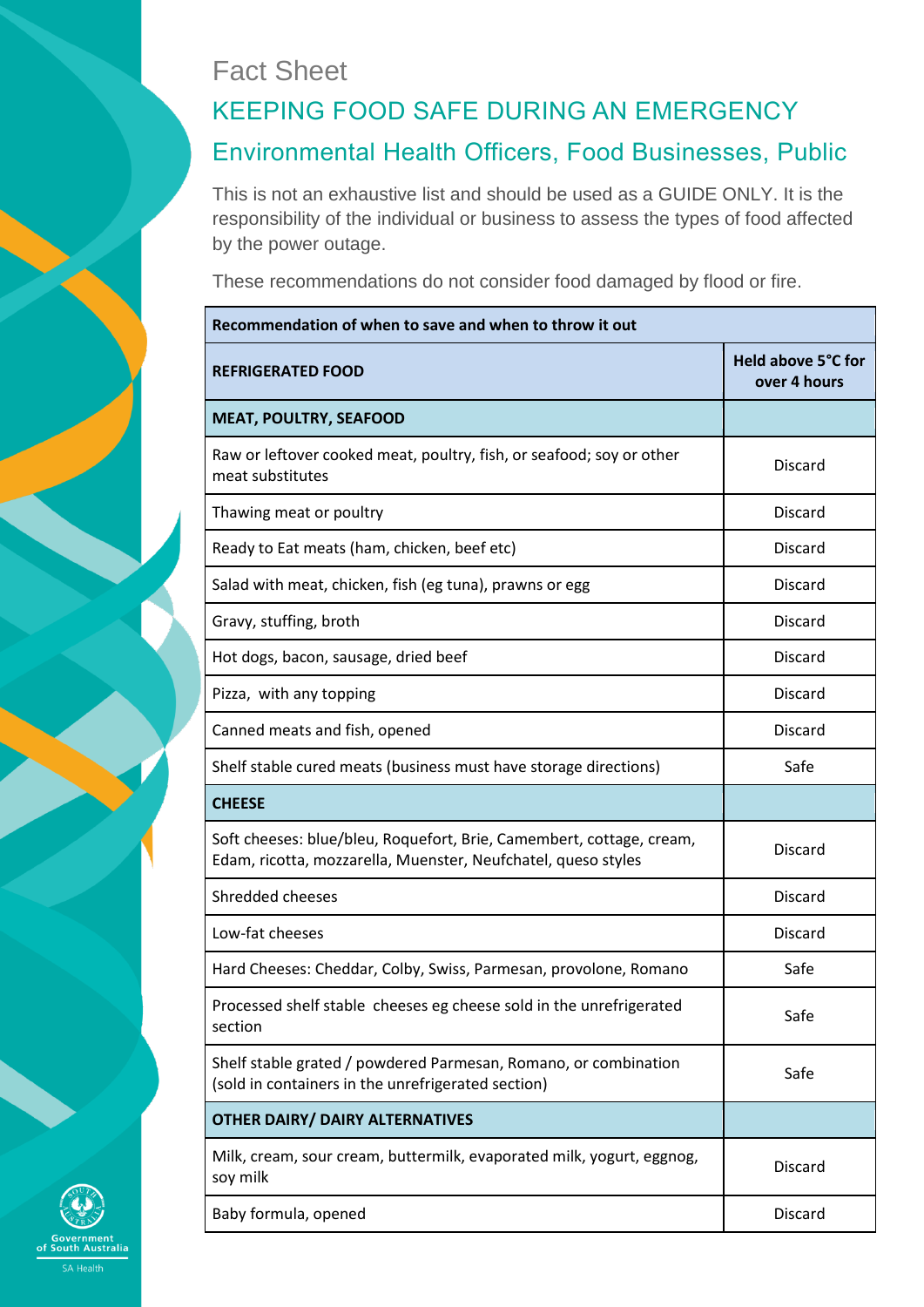| Recommendation of when to save and when to throw it out                         |                                      |  |
|---------------------------------------------------------------------------------|--------------------------------------|--|
| <b>REFRIGERATED FOOD</b>                                                        | Held above 5°C for<br>over 4 hours   |  |
| Butter, margarine                                                               | Safe                                 |  |
| <b>EGGS</b>                                                                     |                                      |  |
| Egg dishes, raw egg products                                                    | <b>Discard</b>                       |  |
| Custards and puddings (not the shelf stable versions)                           | <b>Discard</b>                       |  |
| Hard cooked shell eggs                                                          | <b>Discard</b>                       |  |
| Shell eggs - fresh                                                              | Safe                                 |  |
| <b>CASSEROLES, SOUPS, STEWS</b>                                                 | <b>Discard</b>                       |  |
| <b>FRUITS</b>                                                                   |                                      |  |
| Fresh fruits, diced                                                             | <b>Discard</b>                       |  |
| Commercial/ shelf stable fruit juices, opened                                   | Safe                                 |  |
| Canned fruits, opened                                                           | Safe                                 |  |
| Whole fresh fruits, coconut, raisins, dried fruits, candied fruits, dates       | Safe                                 |  |
| <b>SAUCES, SPREADS, JAMS</b>                                                    |                                      |  |
| Opened creamy-based dressings                                                   | <b>Discard</b>                       |  |
| Opened (commercial) mayonnaise, tartar sauce, horseradish                       | Discard if outage is<br>over 8 hours |  |
| Peanut butter, jam (shelf stable - do not need to be stored in<br>refrigerator) | Safe                                 |  |
| Pickled/ brined vegetables eg olives, pickles                                   | Safe                                 |  |
| Condiments eg tomato, barbecue, Hoisin sauces, relish, salsas, mustards         | Safe                                 |  |
| Opened vinegar-based dressings                                                  | Safe                                 |  |
| BREAD, CAKES, COOKIES, PASTA, GRAINS                                            |                                      |  |
| Cooked pasta, rice                                                              | <b>Discard</b>                       |  |
| Pasta salads with mayonnaise or vinaigrette                                     | <b>Discard</b>                       |  |
| Fresh pasta                                                                     | <b>Discard</b>                       |  |
| Cheesecake                                                                      | <b>Discard</b>                       |  |
| Raw cookie dough                                                                | <b>Discard</b>                       |  |
| Bread, rolls, cakes, muffins, quick breads, tortillas                           | Safe                                 |  |
| Bread rolls with cheese and meat toppings                                       | Safe                                 |  |
| Other - waffles, pancakes, bagels                                               | Safe                                 |  |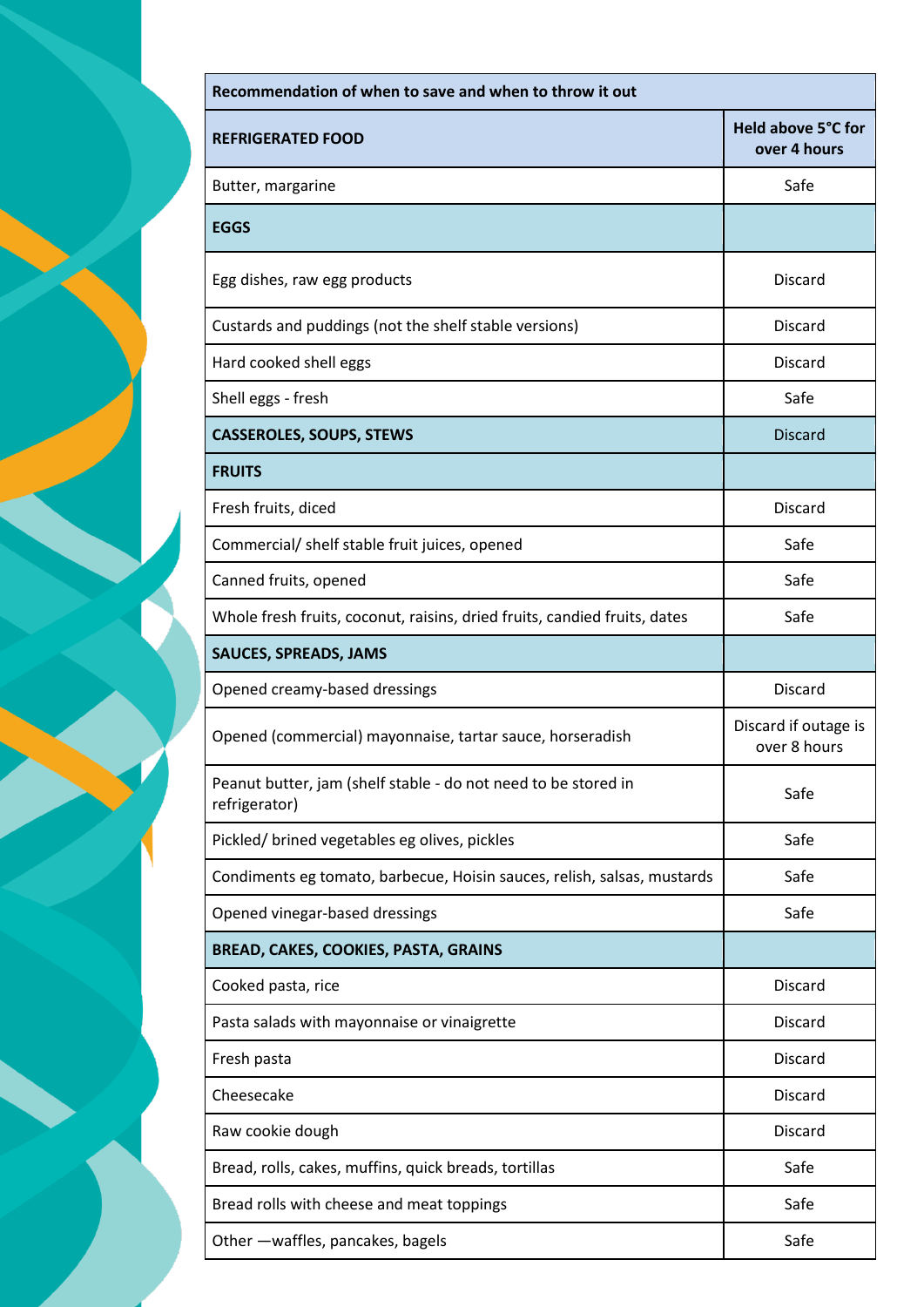| Recommendation of when to save and when to throw it out |                                    |  |
|---------------------------------------------------------|------------------------------------|--|
| <b>REFRIGERATED FOOD</b>                                | Held above 5°C for<br>over 4 hours |  |
| PIES, PASTRY                                            |                                    |  |
| Pastries, cream or custard filled                       | <b>Discard</b>                     |  |
| Quiche                                                  | <b>Discard</b>                     |  |
| Meat pies, pasties                                      | Safe for up to 8<br>hours          |  |
| Baked custard products                                  | Safe for up to 8<br>hours          |  |
| Pastries - mock cream or bakers 'custard'               | Safe                               |  |
| Pies - fruit                                            | Safe                               |  |
| <b>VEGETABLES</b>                                       |                                    |  |
| Greens, pre-cut, pre-washed, packaged                   | <b>Discard</b>                     |  |
| Vegetables, cooked; tofu                                | <b>Discard</b>                     |  |
| Vegetable juice, opened                                 | <b>Discard</b>                     |  |
| Baked potatoes/ cooked potatoes                         | <b>Discard</b>                     |  |
| Commercial garlic in oil                                | <b>Discard</b>                     |  |
| <b>Potato Salad</b>                                     | <b>Discard</b>                     |  |
| Vegetables, raw                                         | Safe                               |  |
| Fresh mushrooms, herbs, spices                          | Safe                               |  |

| Recommendation of when to save and when to throw it out |                                                                               |                                                |
|---------------------------------------------------------|-------------------------------------------------------------------------------|------------------------------------------------|
| <b>FROZEN FOOD</b>                                      | <b>Still contains ice crystals</b><br>and feels as cold as if<br>refrigerated | Thawed &<br>held above 5°C for over<br>4 hours |
| <b>MEAT, POULTRY, SEAFOOD</b>                           |                                                                               |                                                |
| Beef, veal, lamb, pork, and ground<br>meats             | Refreeze                                                                      | <b>Discard</b>                                 |
| Poultry and ground poultry                              | Refreeze                                                                      | <b>Discard</b>                                 |
| Offal meats (liver, kidney, heart,<br>chitterlings)     | Refreeze                                                                      | <b>Discard</b>                                 |
| Casseroles, stews, soups                                | Refreeze                                                                      | <b>Discard</b>                                 |
| Fish, shellfish, breaded seafood<br>products            | Refreeze. However, there<br>will be some texture and<br>flavour loss.         | <b>Discard</b>                                 |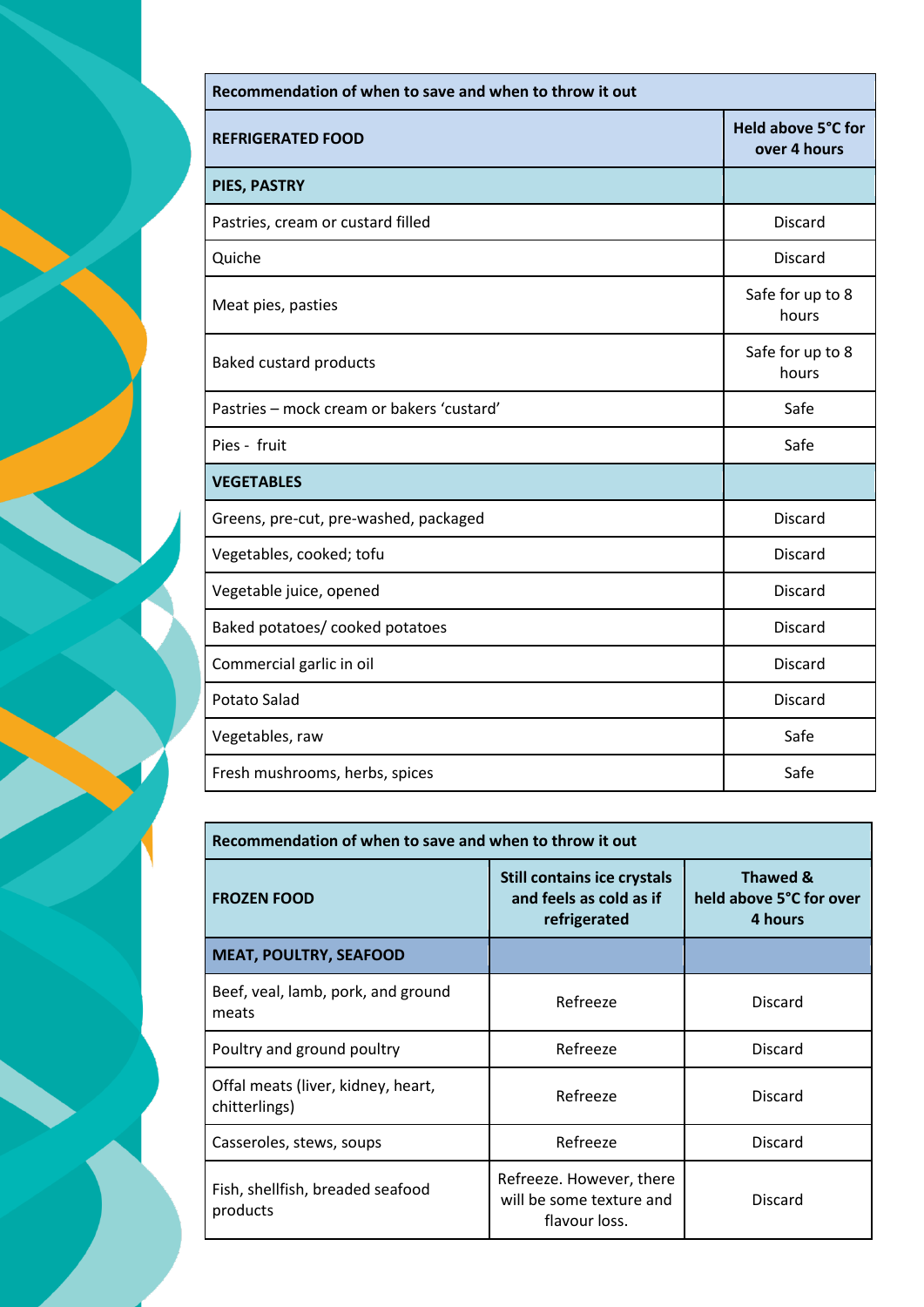| Recommendation of when to save and when to throw it out     |                                                                               |                                                                        |
|-------------------------------------------------------------|-------------------------------------------------------------------------------|------------------------------------------------------------------------|
| <b>FROZEN FOOD</b>                                          | <b>Still contains ice crystals</b><br>and feels as cold as if<br>refrigerated | <b>Thawed &amp;</b><br>held above 5°C for over<br>4 hours              |
| <b>DAIRY</b>                                                |                                                                               |                                                                        |
| Milk                                                        | Refreeze. May lose some<br>texture.                                           | <b>Discard</b>                                                         |
| Eggs (out of shell) and egg products                        | Refreeze                                                                      | <b>Discard</b>                                                         |
| Ice cream, frozen yoghurt                                   | <b>Discard</b>                                                                | <b>Discard</b>                                                         |
| Shredded cheeses                                            | Refreeze                                                                      | <b>Discard</b>                                                         |
| Casseroles containing milk, cream,<br>eggs, soft cheeses    | Refreeze                                                                      | <b>Discard</b>                                                         |
| Cheesecake                                                  | Refreeze                                                                      | <b>Discard</b>                                                         |
| Cheese (soft and semi-soft)                                 | Refreeze. May lose some<br>texture.                                           | <b>Discard</b>                                                         |
| Hard cheeses                                                | Refreeze                                                                      | Refreeze                                                               |
| <b>FRUITS</b>                                               |                                                                               |                                                                        |
| Juices                                                      | Refreeze                                                                      | Refreeze. Discard if<br>mould, yeasty smell, or<br>sliminess develops. |
| Home or commercially packaged                               | Refreeze. Will change<br>texture and flavour.                                 | Refreeze. Discard if<br>mould, yeasty smell, or<br>sliminess develops. |
| <b>VEGETABLES</b>                                           |                                                                               |                                                                        |
| Juices                                                      | Refreeze                                                                      | <b>Discard</b>                                                         |
| Home or commercially packaged or<br>blanched                | Refreeze. May suffer<br>texture and flavour loss.                             | <b>Discard</b>                                                         |
| <b>BREADS, PASTRIES</b>                                     |                                                                               |                                                                        |
| Cakes, pies, pastries with custard or<br>cheese filling     | Refreeze                                                                      | <b>Discard</b>                                                         |
| Pie crusts, commercial and homemade<br>bread dough          | Refreeze. Some quality<br>loss may occur.                                     | Refreeze. Quality loss is<br>considerable.                             |
| Breads, rolls, muffins, cakes (without<br>custard fillings) | Refreeze                                                                      | Refreeze                                                               |
| Other-waffles, pancakes, bagels                             | Refreeze                                                                      | Refreeze                                                               |
| <b>OTHER</b>                                                |                                                                               |                                                                        |
| Casseroles-pasta, rice based                                | Refreeze                                                                      | <b>Discard</b>                                                         |